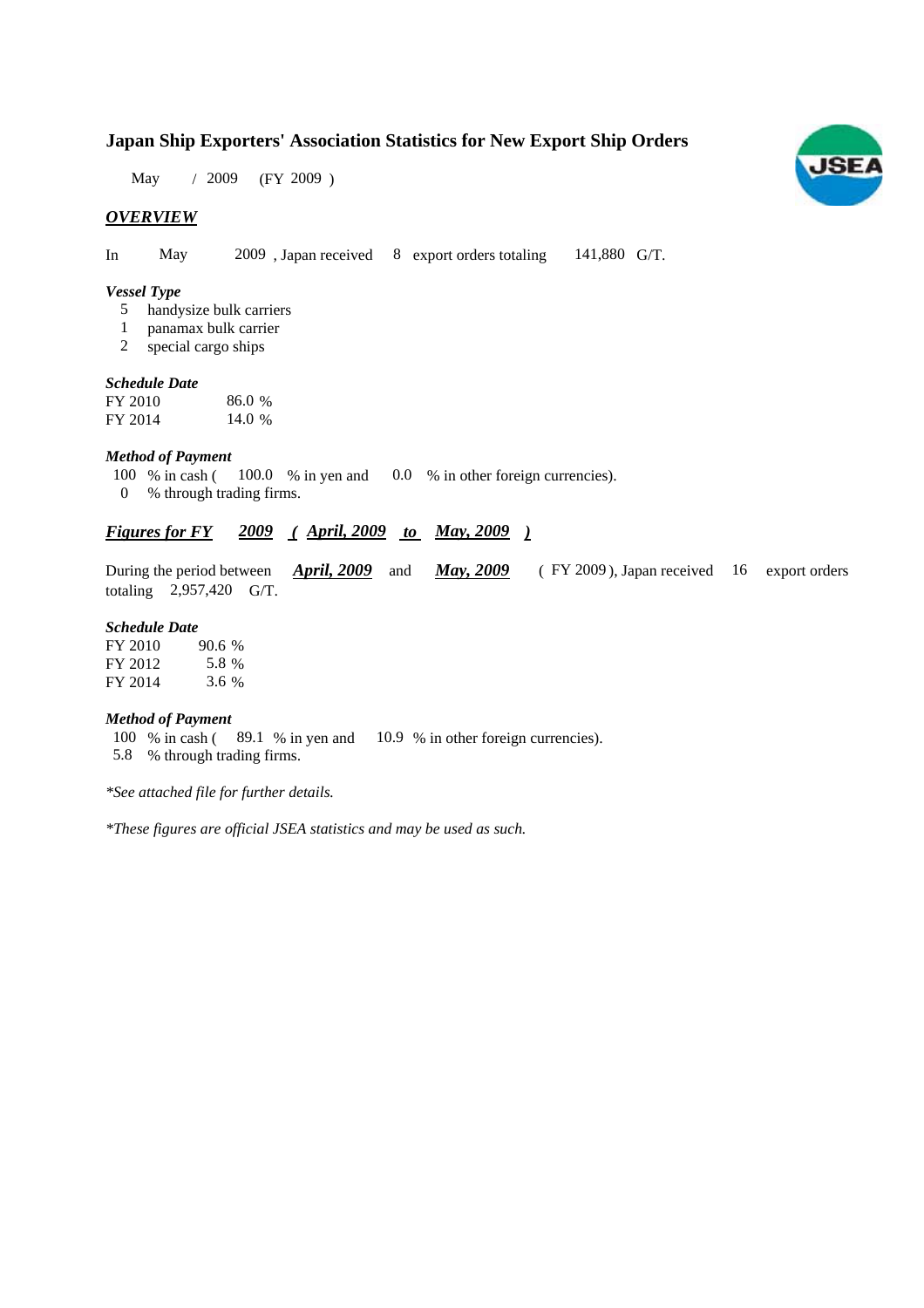#### New Export Orders Placed in May 2009 (FY 2009) Based on Fiscal Year

JSEA (June 2009)<br>Jan 09 to May 09 No. G/T No. G/T No. G/T No. G/T No. G/T No. G/T No. G/T No. G/TGeneral Cargos 15 712,580 15 712,580 0 0 0 0 0 0 0 0 0 0 0 0 Bulk Carriers | 276| 11,078,040|| 265| 10,670,100| 4| 132,970| 7| 274,970| 7| 349,770| 6| 127,880| 13| 477,650|| 31| 1,079,110 Tankers | 39| 2,770,610|| 32| 2,337,360| 1| 160,300| 6| 272,950| 1| 60,400| 0| 1| 60,400|| 9| 613,650 Combined Carriers 0 0 0 0 0 0 0 0 0 0 0 0 0 0 0 0Others | 0 | 0 | 0 | 0 | 0 | 0 | 0 | 0 | 2 | 14,000 | 2 | 14,000 Total 330 14,561,230 312 13,720,040 5 293,270 13 547,920 8 410,170 8 141,880 16 552,050 42 1,706,760 FY 2008 / FY 2007 (%) \* 53.2 60.5 16.0 19.0 26.2 10.2 10.2 18.7 \*\* 19.0 In CGT | | 6,704,499| | 6,323,852| | 109,945| | 270,702| | 170,132| | 97,214| | 267,346|| | 841,693 Description Apr 08 to Mar 09 | Apr 08 to Jan 09 | February 2009 | March 2009 | April 2009 May 2009 | Apr 09 to May 09

*Figures for shipbuilding orders of 500 G/T and over for export as steel vessels placed with JSEA members are covered.*

\*FY 2008/FY2007

\*\*Calendar Year 2009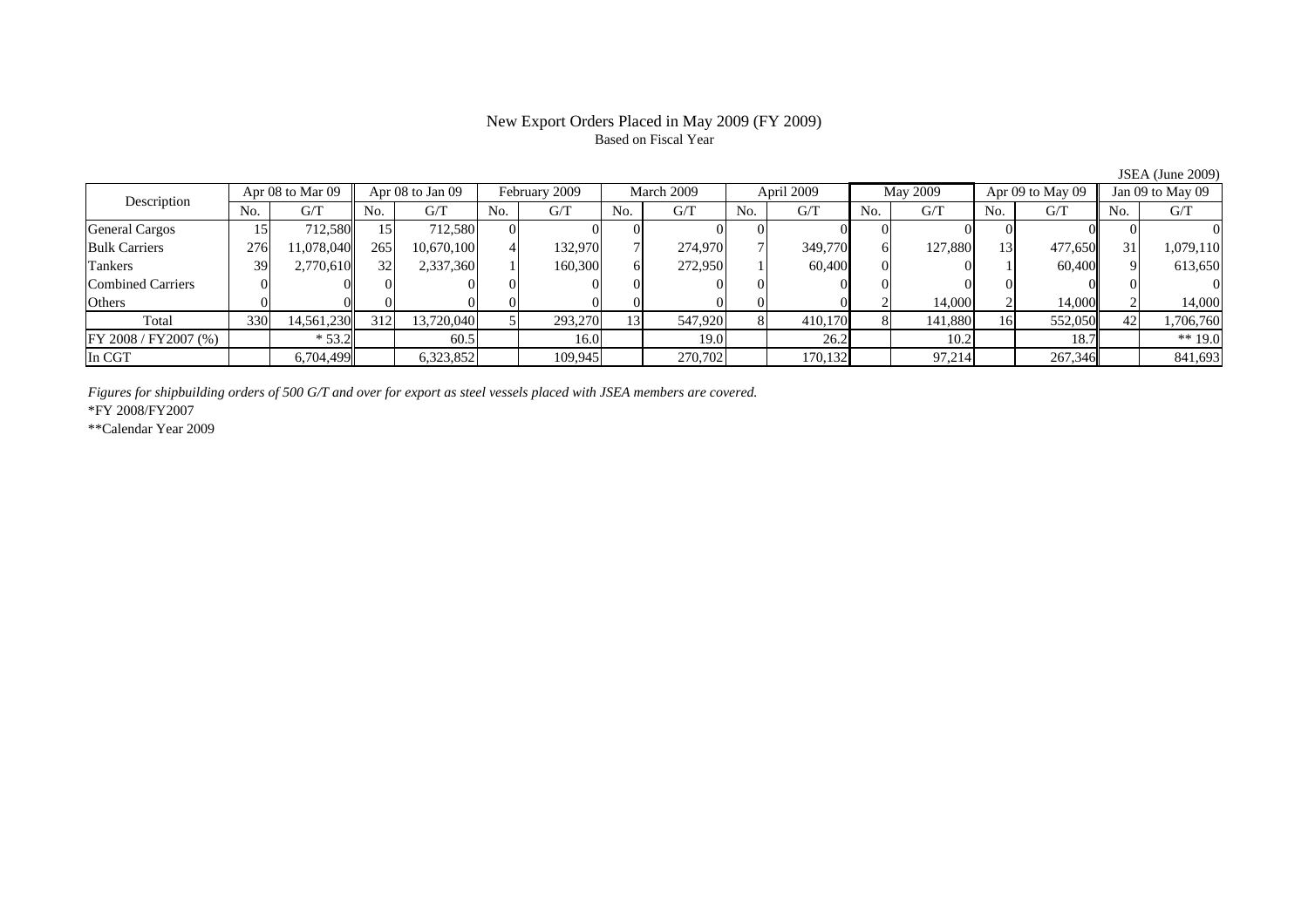# Based on Fiscal Year

No. I G/T II No. I G/T II No. I G/T II No. I G/T G/T II No. I G/T II No. I G/T II No. I G/T II No. I G/T II No  $\mathrm{G}/\mathrm{T}$ General Cargos 28 1,062,439 22 771,047 2 88,997 4 202,395 2 44,493 1 71,786 3 116,279 12 568,455 Bulk Carriers 216 9,467,947 178 7,805,335 16 734,463 22 928,149 15 721,458 13 521,091 28 1,242,549 90 3,865,081 Tankers | 94| 5,227,663|| 72| 4,112,192| 12| 597,787| 10| 517,684| 11| 702,085| 5| 170,248| 16| 872,333|| 47| 2,722,140 Combined Carriers 0 0 0 0 0 0 0 0 0 0 0 0 0 0 0 0Others | 1 | 7,000 || 1 | 7,000 || 0 0 || 0 || 0 || 0 || 0 || 0 || 0 || 0 || 0 Total 339 15,765,049 273 12,695,574 30 1,421,247 36 1,648,228 28 1,468,036 19 763,125 47 2,231,161 149 7,155,676 FY 2008 / FY2007 (%) \* 102.2 107.7 106.7 71.3 170.3 80.8 123.5 \*\* 102.9 In CGT | | 7,653,058|| | 6,109,957 | | 659,155 | | 883,946 | | 607,667 | | 384,417 | | 992,084|| | 3,432,442 March 2009Description  $\frac{1}{N}$   $\frac{1}{N}$   $\frac{1}{N}$   $\frac{1}{N}$   $\frac{1}{N}$   $\frac{1}{N}$   $\frac{1}{N}$   $\frac{1}{N}$   $\frac{1}{N}$   $\frac{1}{N}$   $\frac{1}{N}$   $\frac{1}{N}$   $\frac{1}{N}$   $\frac{1}{N}$   $\frac{1}{N}$   $\frac{1}{N}$   $\frac{1}{N}$   $\frac{1}{N}$   $\frac{1}{N}$   $\frac{1}{N}$   $\frac{1}{N}$ Apr 08 to Mar 09 | Apr 08 to Jan 09 | February 2009 | March 2009 | April 2009 | May 2009 | Apr 09 to May 09 | Jan 08 to May 09

*Deliveries of new shipbuilding orders of 500 G/T and over for export as steel vessels placed with JSEA members are covered.*

\*FY 2008/FY2007

\*\*Calendar Year 2009

JSEA (June 2009)

# Export Ships Delivered in May 2009 (FY 2009)